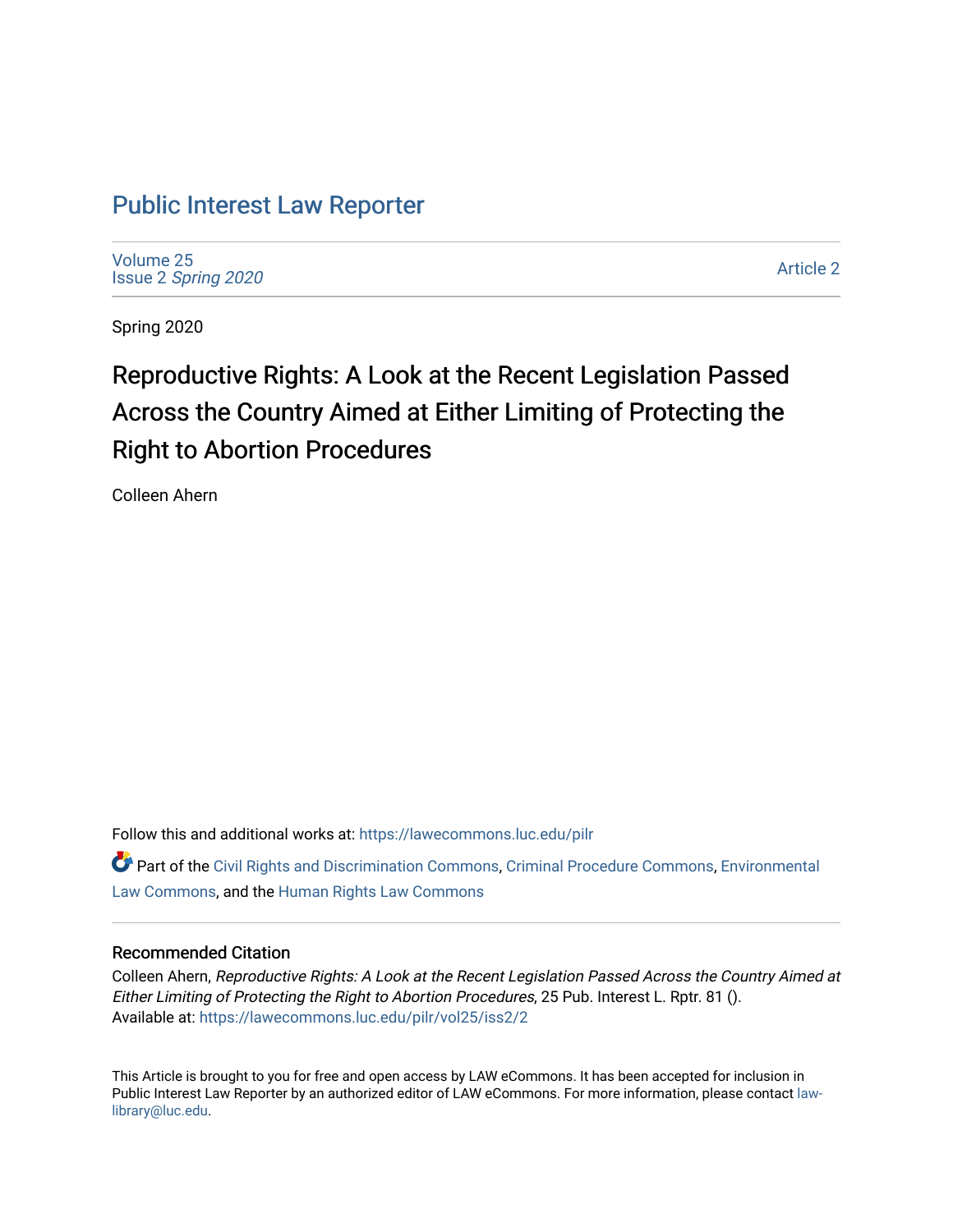No. 2 \* Spring 2020

## **Reproductive Rights: A Look at the Recent Legislation Passed Across the Country Aimed at Either Limiting or Protecting the Right to Abortion Procedures**

### Colleen Ahern

Last year, the nation saw a wave of anti-abortion bills sweep several states at an attempt to hinder woman from obtaining a legal abortion. The stab at reproductive rights that occurred in a domino effect across multiple states starting in spring of 2019, which have caused a public outcry and prompted many other states to protect that same right. Georgia, Kentucky, Louisiana, Missouri, Mississippi, Ohio, South Carolina, Tennessee, Alabama, Arkansas, and Oklahoma have passed or contemplated the idea of passing "heartbeat" bills.<sup>1</sup> These heartbeat bills (which state that once a doctor can detect a heartbeat in the womb, they can no longer terminate a pregnancy) banned most abortions.<sup>2</sup> A heartbeat typically occurs around six weeks of pregnancy, often before many women realize they are even pregnant.<sup>3</sup> The uptick in abortion legislation did not just inspire anti-abortion bills, but legislature in many states solidified a woman's right by ensuring protection of abortion procedures remain in place.<sup>4</sup> New York, Vermont, and Illinois are just a few that passed bills maintaining the fundamental right to an abortion.<sup>5</sup> In a response to the legislation, several Appeals Court and Supreme Court cases remained in limbo as the states and courts tried to hash out the issue.<sup>6</sup> It was unclear whether or not the monumental *Roe v. Wade* would be overturned. <sup>7</sup>

The spring of 2019 seemed to spark a fast and almost unexpected phenomenon sweeping the nation.<sup>8</sup> State legislatures in nearly twelve states passed bills that posed new restrictions banning abortions where a heartbeat was de-

<sup>4</sup>*Id*

**<sup>1</sup>** Isaac Sabetai, *A Look at Abortion Bills around the US. in 2019,* ATLANTA J-CONST. (Sept. 19th, 2019), https://www.ajc.com/news/state-regional-govt-politics/look-abortion-billsaround-the-2019.

*<sup>2</sup>Id*

<sup>3</sup>*Id*

*<sup>5</sup> Id.*

<sup>6</sup> NAT'L ORG. FOR WOMEN, *Keeping Track ofPossible Supreme Court Abortion Cases* [Hereinafter *Keeping Track],* https://now.org/keeping-track-of-possible-supreme-court-abortion-cases/. *7 Id*

**<sup>8</sup>**Anne Ryman, *For Ant-Abortion Activists, Success of Heartbeat' Bills was 10 Years in the Making,* CENTER FOR PUB. INTEGRITY, https://publicintegrity.org/politics/state-politics/copypaste-legislate/for-anti-abortion-activists-success-of-heartbeat-bills-was-10-years-in-the-making/.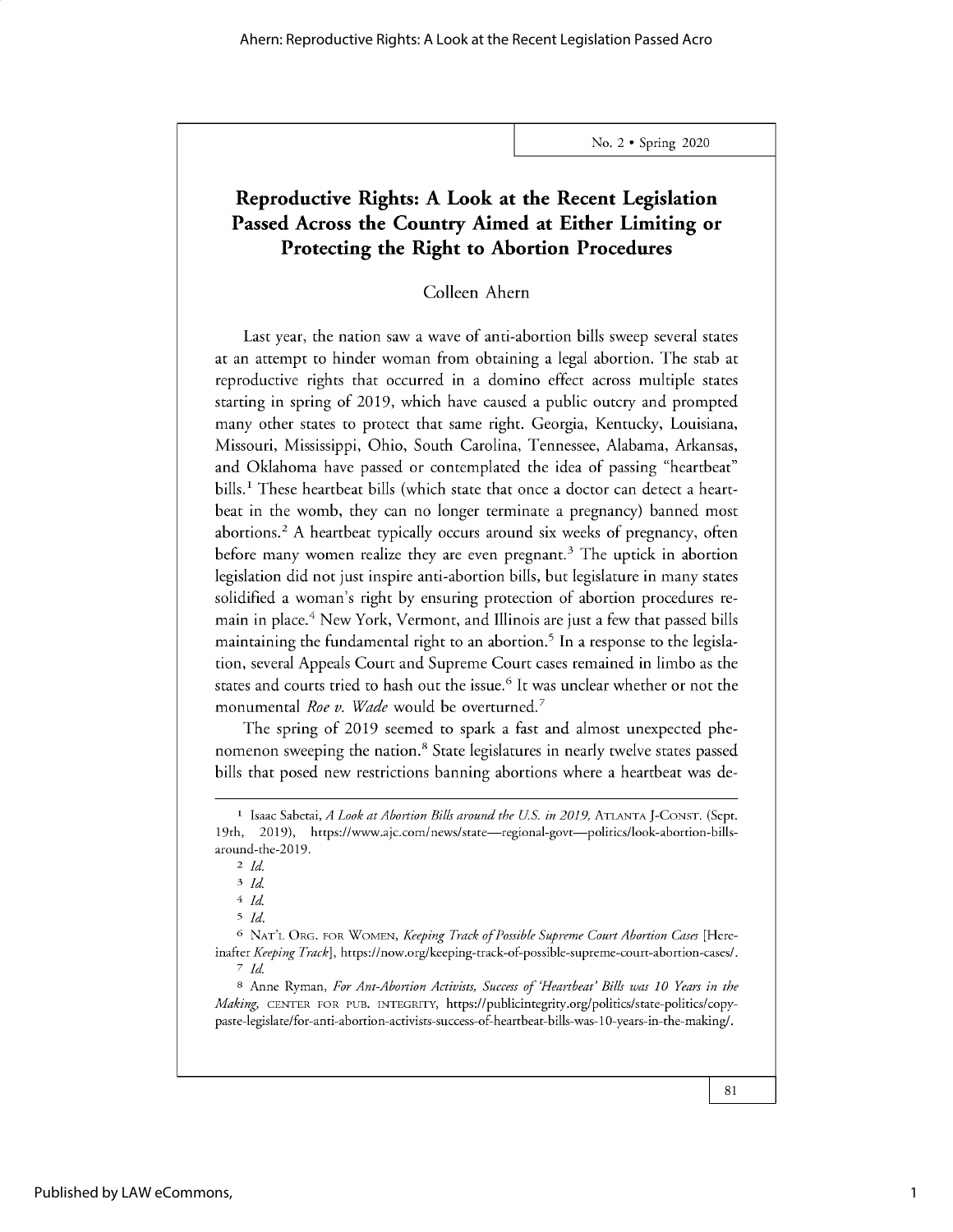#### Loyola Public **Interest** Law Reporter

tected.<sup>9</sup> The heartbeat bill that raced through national headlines and caught the attention of Americans for weeks was not as sudden as it appeared.<sup>10</sup> In reality, the bill stemmed from an effort originating in Ohio almost ten years ago, and has since regained traction while been recycled over and over again.<sup>11</sup> Arkansas and North Dakota first passed heartbeat bills in 2013, which were immediately blocked by court challenges and declared unconstitutional.<sup>12</sup>

What's different now? The momentum increased when recent shifts occurred on the Supreme Court. **13** Missouri, Kentucky, Mississippi, Ohio, Georgia, and Louisiana passed heartbeat bills where many were quickly blocked by federal judges.14 Alabama went so far as to criminalize abortion procedures, declaring it a felony punishable with up to life in prison.<sup>15</sup> Governor Hutchinson of Arkansas signed two anti-abortion bills, one that would outlaw abortion if *Roe v. Wade* were reversed, and another that bans an abortion after 18 weeks. **<sup>16</sup>**

The bills, which made way through state legislatures for years before they caught the astonishing attention of the American people last year, stemmed from a Washington D.C. based public interest law firm, Americans United for Life.<sup>17</sup> The firm is a full-service operation churning out written legislation that lawmakers adopt into law, making attorneys available for consultation, furnishing witnesses like doctors and professors to testify on behalf of the bills.<sup>18</sup> One of Americans United for Life's most well-known cases was it's involvement in the 1980 U.S. Supreme Court decision that upheld prohibition of federal funding of abortions in most cases.<sup>19</sup> Each year, about 30 bills pass nationwide based on the models or assistance from the firm's attorneys.<sup>20</sup> What initially appeared as an unpredicted tidal wave of an attack on abortion rights was actually a tsunami waiting to happen.

One effect of lawmakers enacting anti-abortion bills nationwide is an increase in appeals, as well as Supreme Court cases with the hopes of perma-

*<sup>9</sup>Id* **<sup>10</sup>***Id* **<sup>11</sup>***Id* **<sup>12</sup>***Id* **<sup>13</sup>***Id* **<sup>14</sup>***Id.* **<sup>15</sup>**Sabetai, *supra* note 1, at 3. **<sup>16</sup>***Id* **17** Ryman, *supra* note 8. **<sup>18</sup>***Id* **<sup>19</sup>***Id* **<sup>20</sup>***Id*

82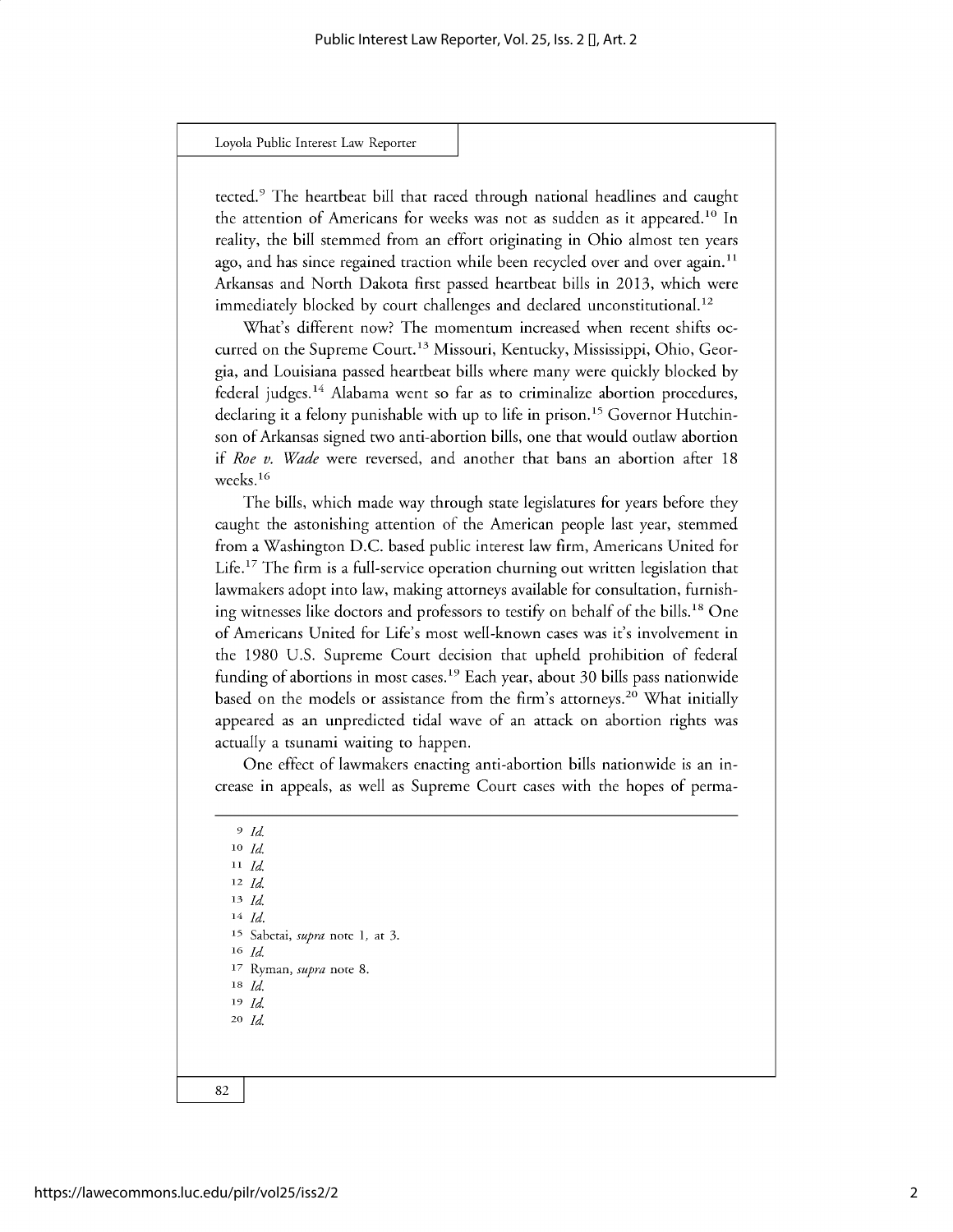No. 2 \* Spring 2020

nently squashing the issue. The National Organization for Woman has kept a log of the pending court decisions that may have an effect on many of those states' staunch bills.<sup>21</sup> A case arising out of Kentucky, *EMW v. Glisson*, concerns state law that would have effectively banned abortions by shutting down the one remaining health center that offered the procedure safely and legally.<sup>22</sup> The site is also tracking *June Medical Services v. Gee,* a case concerning a Louisiana statute that requires doctors who administer abortions to have "active admitting privileges" at a nearby hospital.<sup>23</sup> Active admitting privileges allow medical providers to admit patients to a particular hospital and provide medical services at that hospital.<sup>24</sup> In relation to abortions, active admitting privileges means hospitals have the power to decide whether an abortion provider can continue to offer care in that given area, in essence, a means to reduce access.<sup>25</sup> The lawmakers behind the bill hope the outcome of the Supreme Court case will overturn *Roe v. Wade*.<sup>26</sup> The Supreme Court recently heard oral arguments for the case on March 4th of this year, making it the first abortion rights case heard since the confirmations of Justices Neil Gorsuch and Brett Kavanaugh. <sup>27</sup>

The Guttmacher Institute, a well-known research organization that studies reproductive health rights, compiled a detailed chart outlining each state and the several different provisions they may or may not have to follow when performing an abortion.<sup>28</sup> The informative breakdown allows one to visualize every little nuance and caveat there may be.<sup>29</sup> This includes whether the procedure must take place in a hospital, whether a second physician must participate depending on how far along the pregnancy is, whether the parental involvement is required for minors, and whether a waiting period applies after required counseling.<sup>30</sup> The ability of each state to conform and shape their individual abortion laws creates a variety of different rules a woman must follow before she decides to begin the abortion procedure. Take for example Louisiana, the state where *June Medical Services v. Gee* derives from. According to

<sup>25</sup>*Id*

26 *Keeping Track, supra* note 6.

<sup>27</sup>*Id* 28 GUTTMACHER INST., *supra* note 24.

<sup>29</sup>*Id*

*30 Id*

83

<sup>21</sup> *Keeping Track, supra* note 6.

<sup>22</sup>*Id*

*<sup>23</sup>Id*

<sup>24</sup> GUTTMACHER INST., *Data Center* (last updated Dec. 3rd, 2019), https://data. guttmacher.org/states.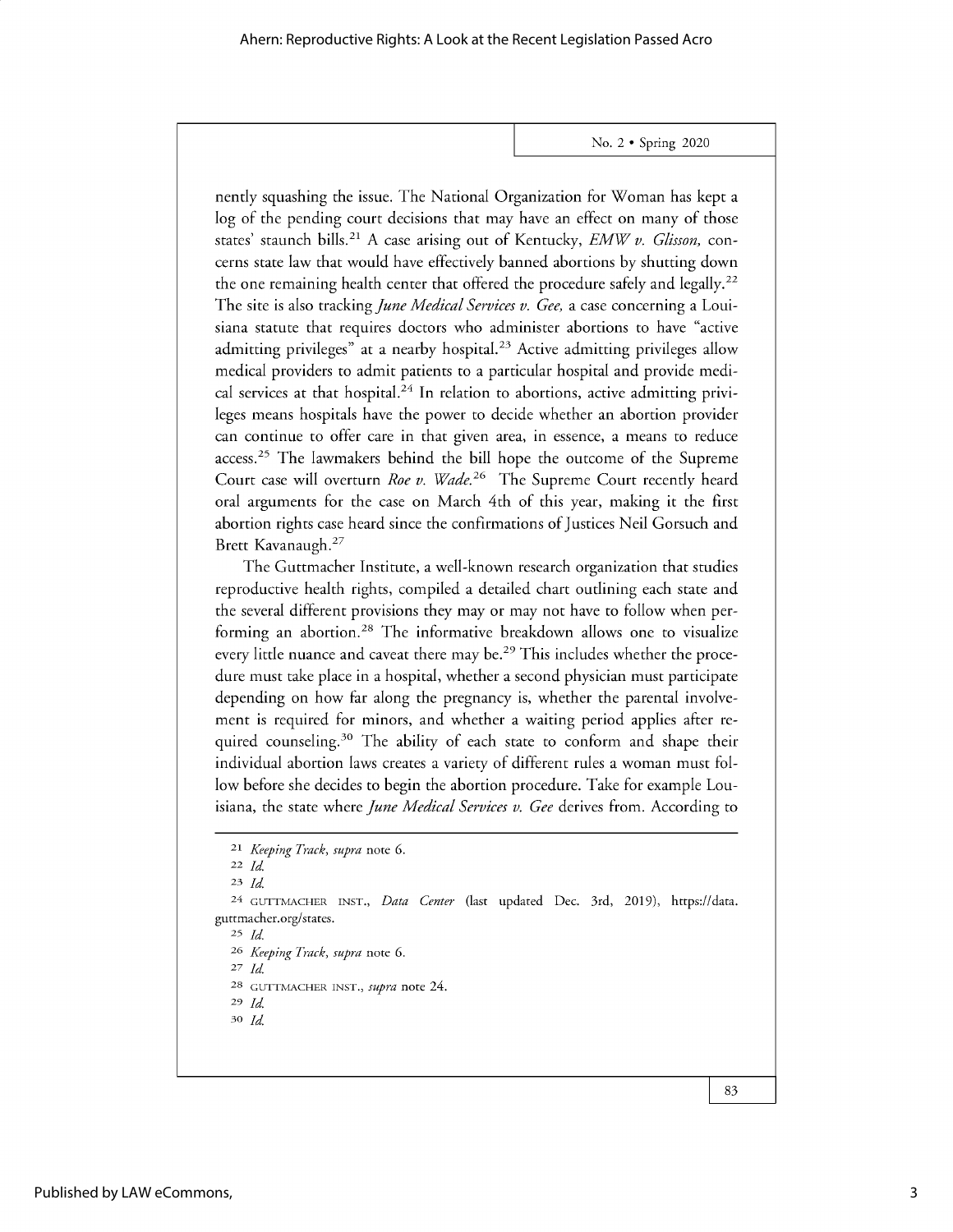#### Loyola Public **Interest** Law Reporter

the charts, Lousiana requires: the abortion must be performed by a licensed physician, a second physician must participate at viability, the abortion will be prohibited at 20 weeks unless in cases of life or health endangerment, mandated counseling on fetal pain and negative psychological effects, a twenty-four hour watiting period after said counseling, as well as parental consent of parents for minors.<sup>31</sup> Those charts, indicating just how confusing the process is, also gives a distinct visual representation of which states adhere to confining abortion laws.3<sup>2</sup>

In a response to the undermining efforts of those half a dozen heartbeat bill states, a few states turned in a far different direction by protecting a women's fundamental right. New York signed a law that codified *Roe v. Wade* into its states provisions, allowing abortions to remain legal even if the court decision is overturned.<sup>33</sup> Republican Governor Phil Scott of Vermont signed a bill that declared the right to abortion without any restrictions.<sup>34</sup> Here in Illinois, the House of Representatives passed a major controversial abortion rights bill in May of 2019 that made drastic changes to its predecessor.<sup>35</sup> The bill, labeled the Reproductive Health Act, quickly moved onto Governor Pritzker's desk and he officially signed it into law just a few days later.<sup>36</sup> In response to the passage of the bill, Governor Pritzker stated, "with reproductive health care under attack across the country, we must do everything we can to protect women's rights in Illinois."<sup>37</sup>

The Reproductive Health Act repealed and replaced the standing Illinois Abortion Law of 1975.<sup>38</sup> The previous statute required spousal consent, a waiting period, criminal penalties for physicians who perform abortions, a partial birth abortion ban affecting later-stage pregnancies, and other restrictions on cites performing the procedures among other things.<sup>39</sup> Contrary to the anti-abortionist legislation, Illinois' bill established the "fundamental right" of a pregnant woman to have an abortion and states that, "a fertilized egg, em-

*<sup>32</sup>Id*

33 Sabetai, *supra* note 1, at 4.

*<sup>34</sup>Id*

35 Jamie Munks, *Illinois House Passes Sweeping Abortion Rights Bill after Emotional Floor Debate,* CHI. TRIB. (May 29, 2019), https://www.chicagotribune.com/politics/ct-met-illinois-abor tion-bill-house-20190528-story.html.

*<sup>36</sup>Id*

37 *Id <sup>38</sup>Id*

<sup>39</sup>*Id*

84

*<sup>31</sup>Id*